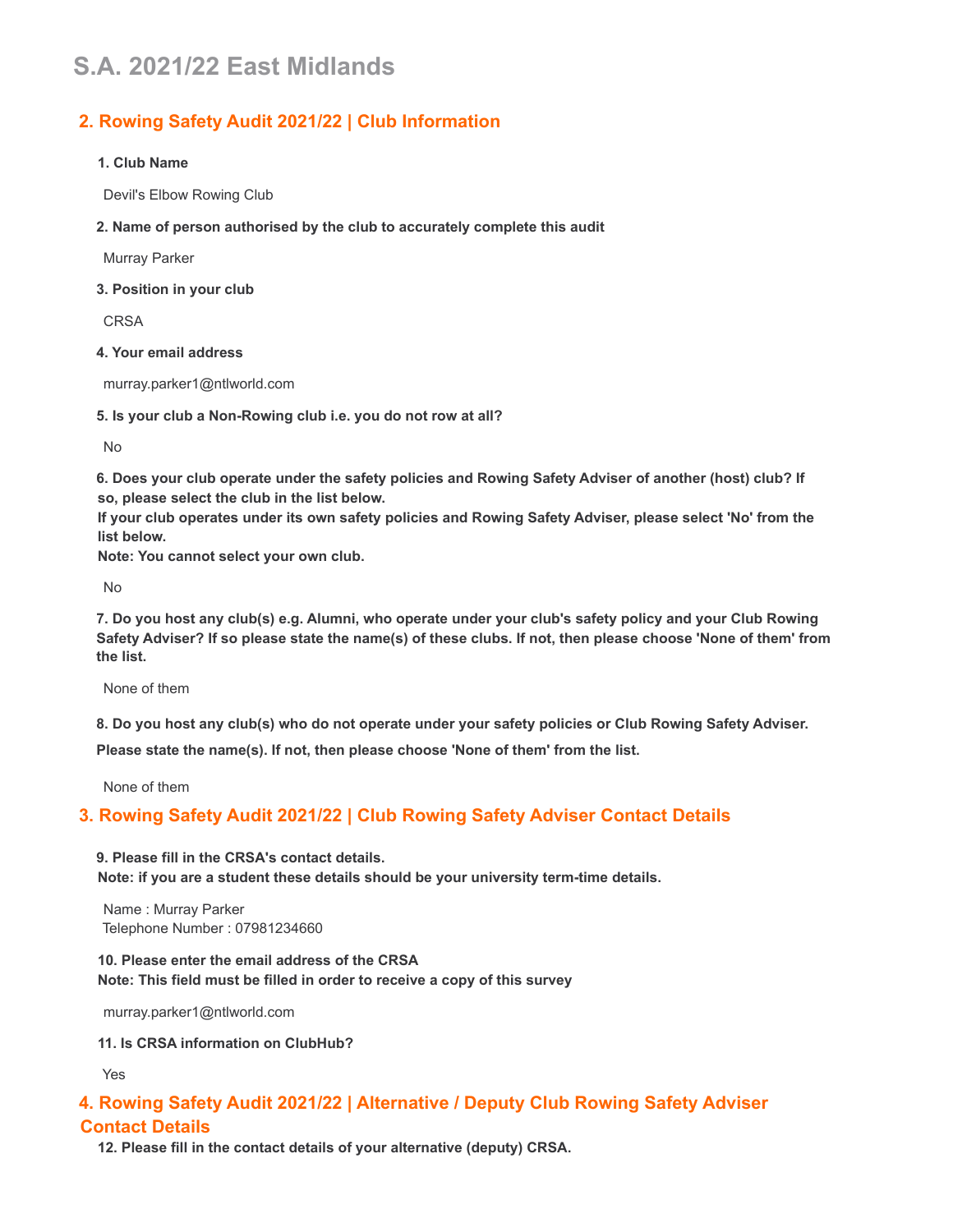Note: if you are a student these details should be your university term-time details. If you do not have one, **please fill in your club secretary contact details.**

Name : Jeremy Greenwood Telephone Number : 07976097042 Email Address for Immediate Contact : hirondellehouseboat@googlemail.com

#### **13. Is Dept CRSA information on ClubHub**

To add

# **5. Rowing Safety Audit 2021/22 | Boats & Blades**

14. Are the forward port and starboard rigger on all boats, other than single sculls, protected by a

**backstay?** Yes

15. Where the construction of a boat or its composition is such that the bow presents a hazard in a collision, has the bow been protected with rubber or a similar resilient material that removes the hazard? (The fixing itself **must not be a hazard.)**

Yes

16. Foot Release. In all boats, the foot stretchers, shoes or other devices holding the feet of the rowers shall be **a type which allows the rowers to get clear of the boat with no delay in an emergency.**

- Where shoes or other devices holding the feet will remain in the boat, each shoe or device shall be **independently restrained such that when the heel reaches the horizontal position the foot will be released from the shoe.**

- Where shoes or other devices holding the feet will not remain in the boat, each shoe or device must be able to be released by the rower without using their hands or with a single guick hand action of pulling on one **easily accessible strap or release device.**

- In addition, where laces, Velcro or similar materials must be opened before the rower can remove their feet from the shoes or other devices, all such materials must be able to be released immediately by the rower with **a single quick hand action of pulling on one easily accessible strap.**

**Does this apply?**

Yes

17. Are all boats checked before and after outings for buoyancy, heel restraints, bow balls strapping, floats **and integrity? Are failures reported and boats not used until issues have been resolved?**

Yes

# **6. Rowing Safety Audit 2021/22 | Management**

**18. Does your club review its risk assessments regularly (typically yearly)? (Please only tick "Yes" if you have uploaded an up-to-date copy of your Risk Assessment for club activities and your Club Safety Plan to your Google Drive folder)**

Yes

**19. Does your club cover the topics listed in the "RowSafe" guide (where relevant) in your club**

**induction?** Yes

**20. Does your club ensure the identified risk controls are in place as listed in the "RowSafe"**

**guide?** Yes

**21. Does your club have a designated Safety Notice Board in a prominent position?**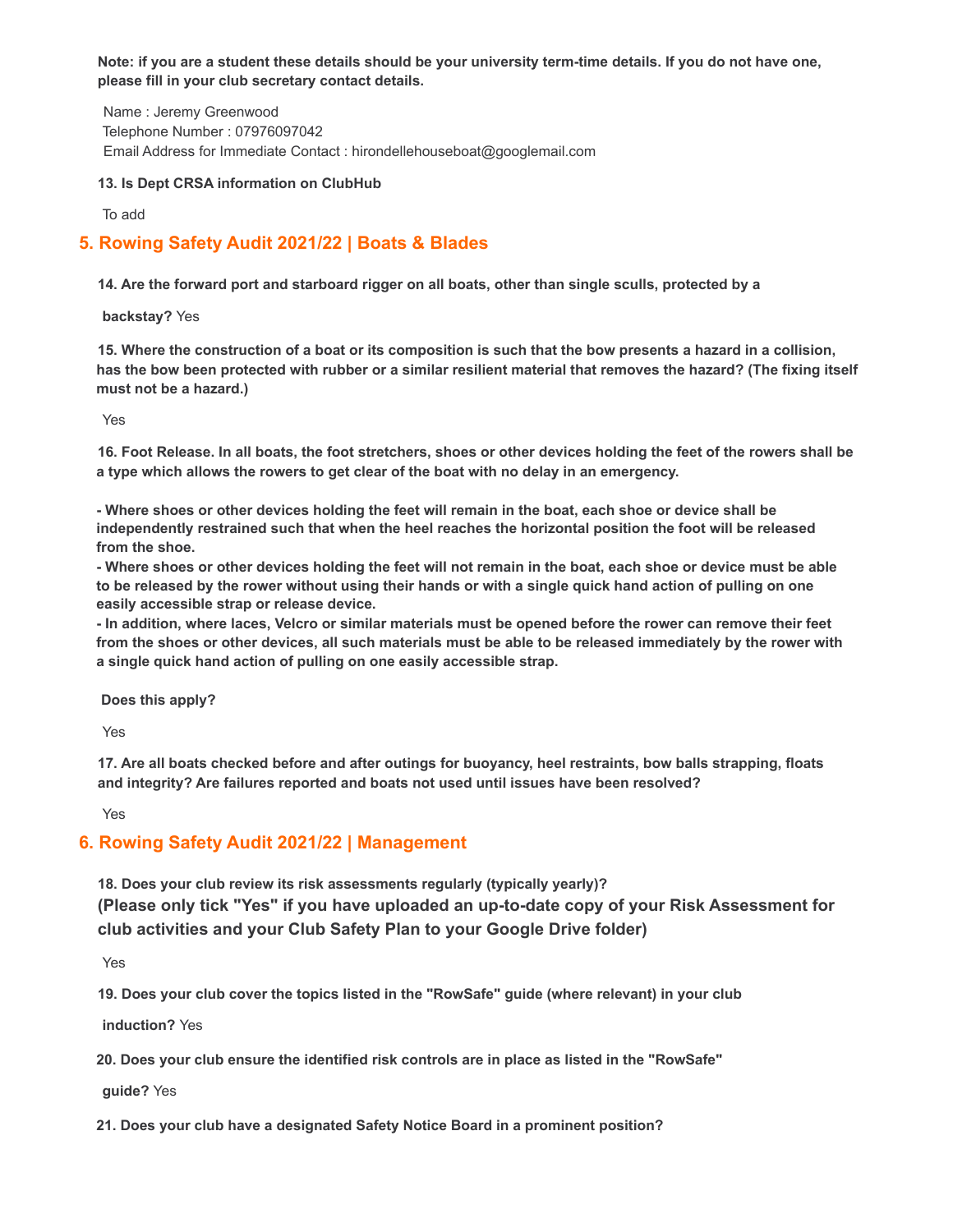Yes

22. Does your club ensure that all new and existing members are made aware of the club safety rules that **define what is, and what is not, appropriate behaviour on and off the water?**

Yes

23. Does your club review the findings of the Club's Rowing Safety Audit and implement its recommendations **at committee level as appropriate?**

Yes

**24. Does your club have a Safety Policy?**

Yes

**26. Does your club provide training in risk assessment and safe practice?**

To Address

27. Do you liaise with all water users/other stakeholders (such as the local sailing/canoe club) to ensure **that neither will put the other at risk?**

Yes

# **7. Rowing Safety Audit 2021/22 | First Aid / Medical**

28. Does your club have an Emergency Action Plan (EAP) within the Club Safety Plan which is communicated **to all club members?**

**(Please only tick "Yes" if you have uploaded an up-to-date copy of your Emergency Action Plan to your Google Drive Folder)**

Yes

**29. Please list the most recent review date of your Emergency Action Plan**

23/10/2021

**30. Does your club keep a record of Club First Aiders and encourage them to maintain their**

**certification?** Yes

31. Does your club provide suitable quantities of first aid materials within box(es) clearly identified as "First **Aid" which are in easily accessible areas of the club and/or boathouse?**

Yes

32. Does your club advise members about the risks of sunburn, heat stroke and heat exhaustion, and of **local guidance relating to this issue?**

Yes

**33. Does your club provide information on diseases most likely to be encountered by club members, either on their home water or when they visit other venues?**

Yes

**34. Does your club have immediate access to a defibrillator/s?**

|                                                                                             | Yes |  |
|---------------------------------------------------------------------------------------------|-----|--|
| There is one within the club                                                                |     |  |
| There is an accessible one nearby that can be brought to the club in less than two minutes? |     |  |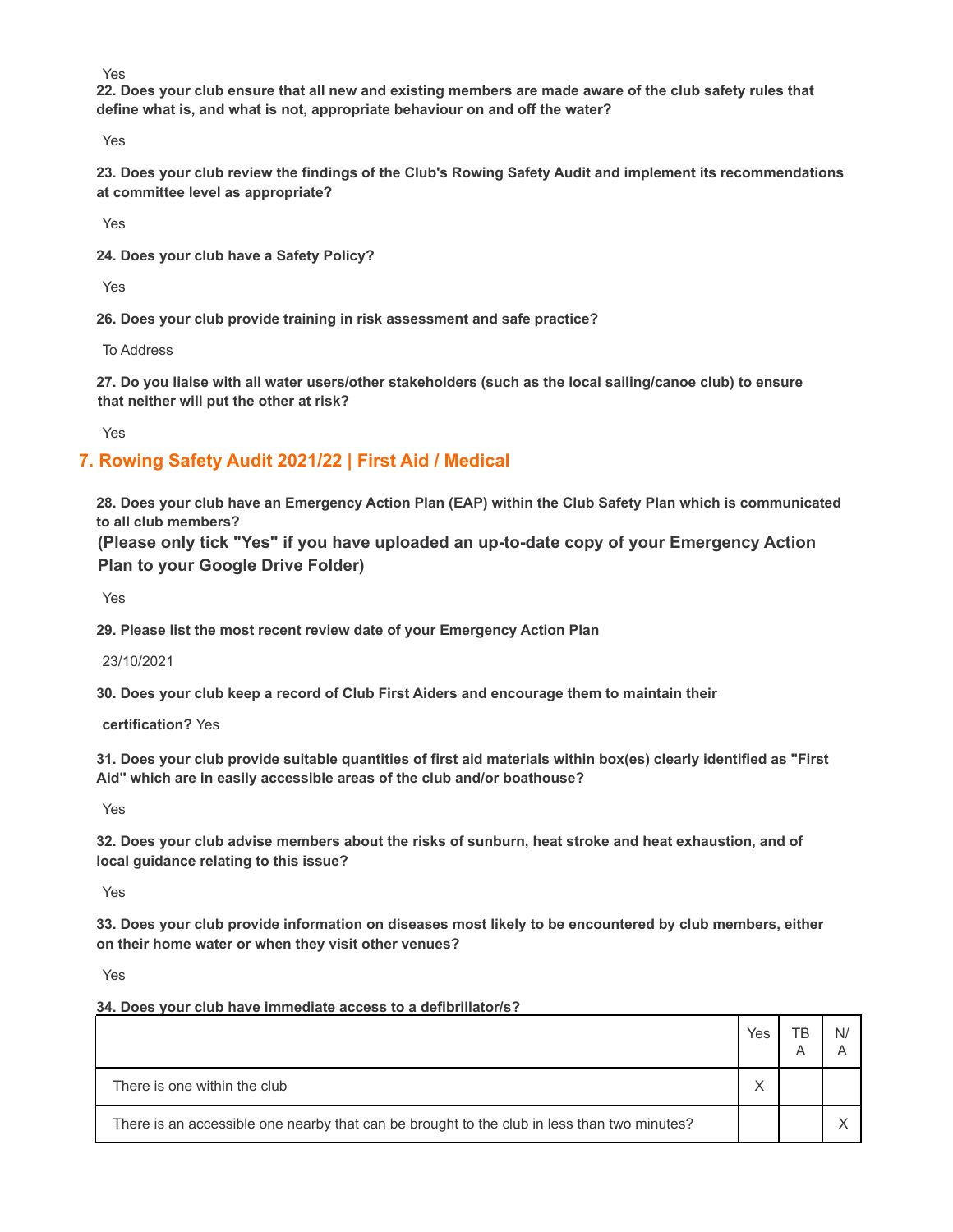#### **8. Rowing Safety Audit 2021/22 | Incidents Procedure**

35. Does your club require that all club members are made aware of what constitutes an incident and **'near incident' that needs reporting and that all are aware of how to report them online?**

Yes

**36. Does your club regularly monitor the British Rowing online reporting system to gather information on club incidents and use the statistics to develop safer practices?**

Yes

37. Does your club keep the members informed of incidents and 'near incidents' at the club and ways in **which action must be taken to avoid repetition?**

Yes

### **9. Rowing Safety Audit 2021/22 | Safety Aids**

38. Does your club have written procedures in place for the use of safety aids and ensure that all **members understand and follow them?**

Yes

**39. How many life jackets does your club currently own?**

4

**40. How many buoyance aids does your club currently own?**

5

41. Does your club require all coxswains to wear an approved lifejacket or buoyancy aid on top of all **other garments when in a boat (note front-loader guidance below)?**

Yes

42. Does your club require all launch drivers and passengers to wear an approved lifejacket or buoyancy aid **on top of all other garments when in a launch?**

Yes

**43. Does your club ensure that, before use, all lifejackets and buoyancy aids:**

|                                                                                  | Yes | <b>To Address</b> | N/<br>А |
|----------------------------------------------------------------------------------|-----|-------------------|---------|
| Are checked for wear and tear                                                    | X   |                   |         |
| Are checked for damage                                                           | X   |                   |         |
| Contain an appropriate gas cylinder                                              | X   |                   |         |
| Have a service record in the maintenance log                                     | X   |                   |         |
| Have a designated place where they can dry out naturally away from a heat source | X   |                   |         |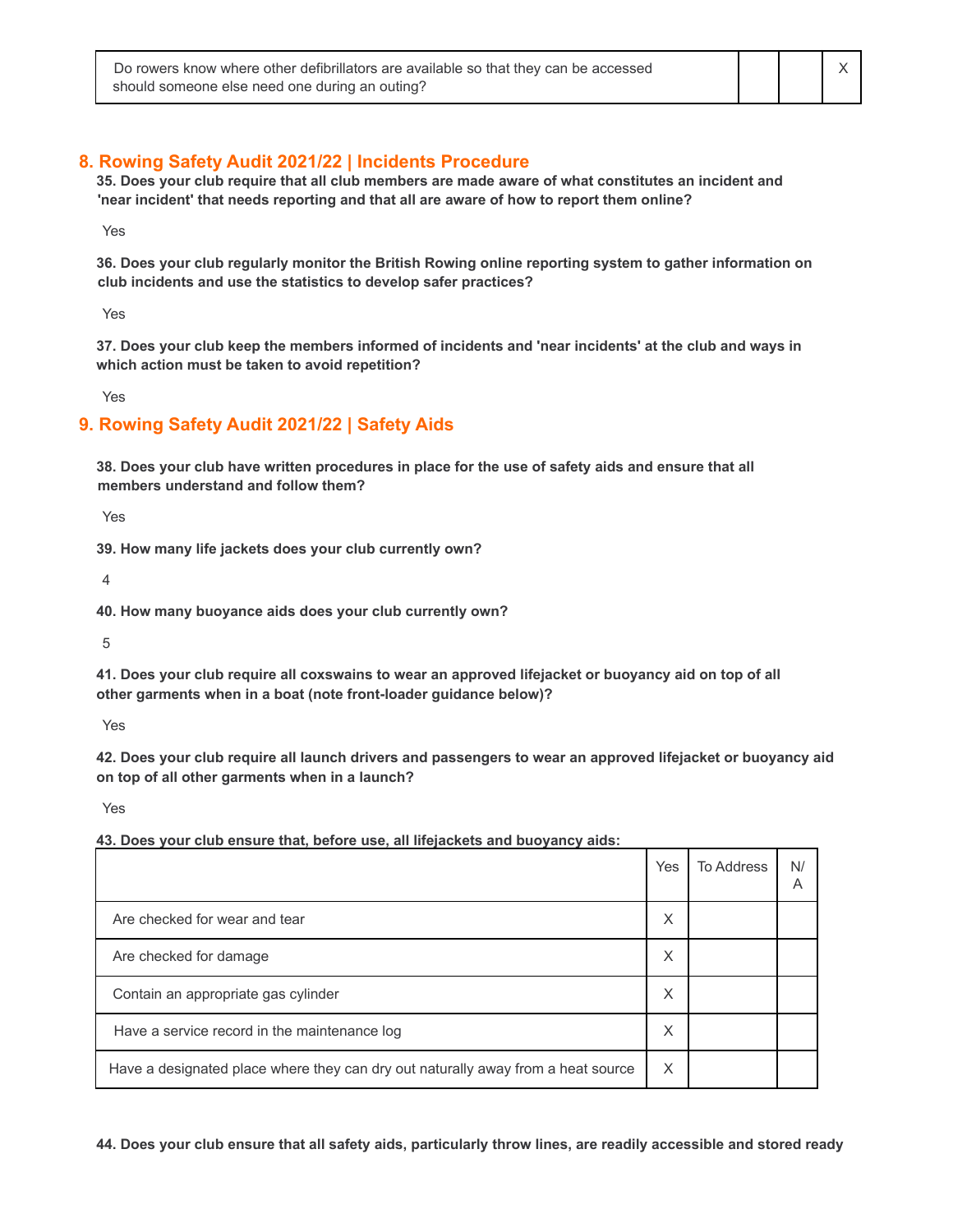**for use where they may be needed in an emergency.**

Yes

**45. Does your club provide training for Safety Aids? Please specify what other Safety Aids your club provides training for, if applicable.**

|                    | Yes | To Address | N/ |
|--------------------|-----|------------|----|
| <b>Throw Lines</b> | Χ   |            |    |
| Lifejackets        | X   |            |    |
| Lifeguard Tubes    |     |            | Χ  |
|                    |     |            |    |

# **10. Rowing Safety Audit 2021/22 | Steering**

**46. How many of your coxes and scullers/coxless steers have undertaken a structured steering training session,** which has been verified in oral or written form, to determine competence both on and off the water?

3

**47. Does your club row during night hours?**

Yes

**48. Does your club have rules in place on boating in dark/low/poor visibility situations?**

Yes

**49. Please list the date for the last time these rules were reviewed**

23/10/2021

# **11. Rowing Safety Audit 2021/22 | Swim and Capsize**

50. Does your club manage the risks BEFORE the outing if cold water immersion and hypothermia are assessed as potential issues by instructing participants of the actions to be taken in the event of a capsize (for all boat **types)?**

Yes

|                  | Practica | Sign<br>Off | <b>To Address</b> |
|------------------|----------|-------------|-------------------|
| Juniors          | X        |             |                   |
| <b>Beginners</b> | X        |             |                   |
| Seniors          | X        |             |                   |
| <b>Masters</b>   | X        |             |                   |
| Adaptive         |          |             |                   |

**51. How does your club determine members' ability to swim?**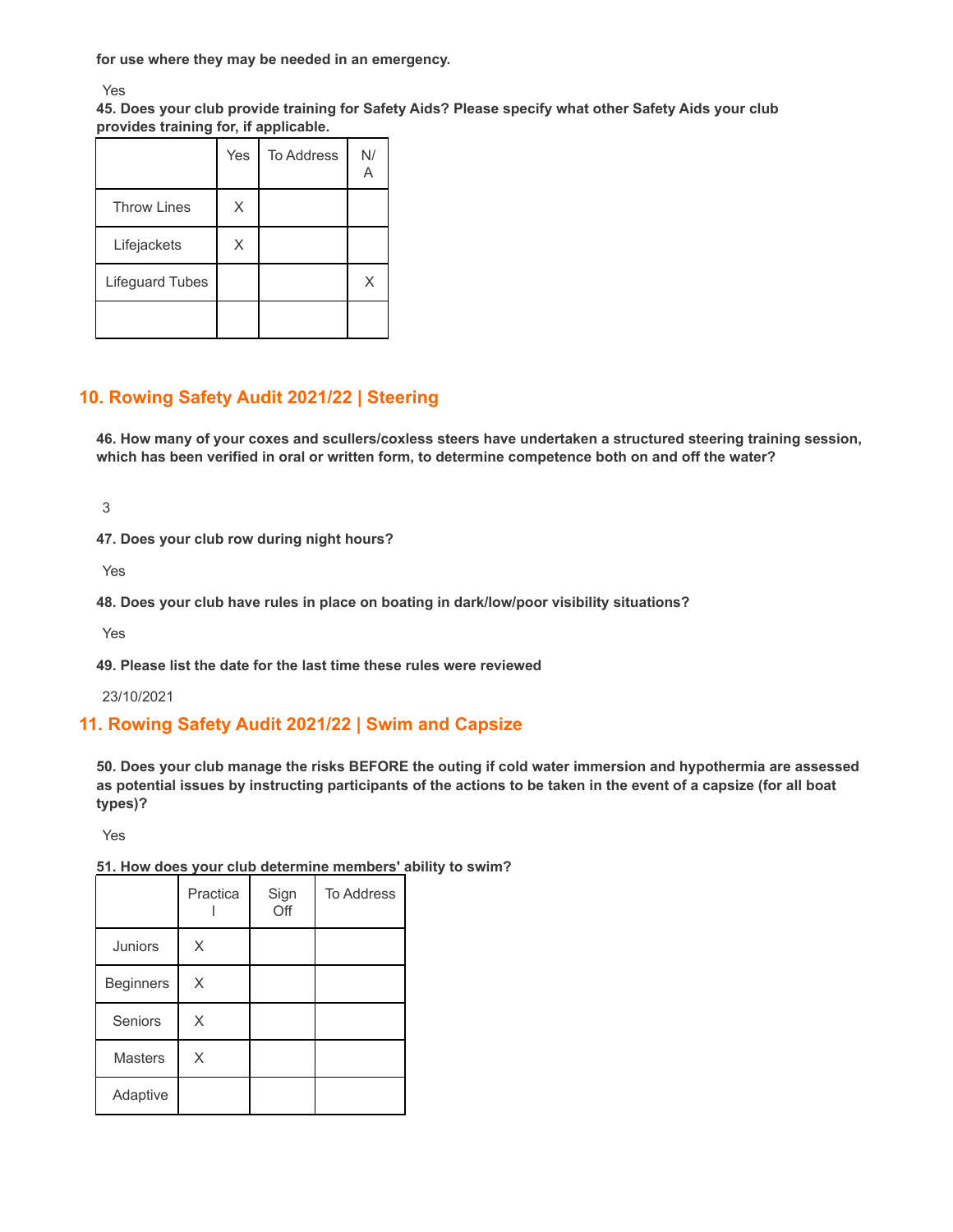**52. Does your club ensure swimming ability and capsize training is recorded for each member of the**

**club?** Yes

**53. Does your club require participants who are unable to demonstrate the minimum swimming standards** to wear a life jacket or buoyancy aid, receive training in capsize procedure and reach a satisfactory level of **competence in, for example, a single sculling boat?**

Yes

#### **12. Rowing Safety Audit 2021/22 | Adaptive Rowing**

**54. Does your club provide Adaptive Rowing?**

No

### **13. Rowing Safety Audit 2021/22 | Coastal Rowing**

**55. Does your club provide Coastal Rowing?**

No

### **14. Rowing Safety Audit 2021/22 | Non-Affiliated Competition**

**56. Does your club hold Non Affiliated Events e.g. Pubs & Clubs, Private Matches, Ergo Races?**

No

#### **15. Rowing Safety Audit 2021/22 | Indoor Rowing**

**57. Does your club have indoor rowing machines?**

Yes

**58. Does your club ensure that the machines are safely located and regularly serviced and maintained in good working order as recommended by the manufacturer?**

Yes

### **16. Rowing Safety Audit 2021/22 | Juniors**

**59. Does your club have Juniors?**

Yes

60. Does your club record ALL the information from Juniors as listed in the "RowSafe" guide before allowing **any activity to start?**

Yes

### **17. Rowing Safety Audit 2021/22 | Launches and Launch Driving**

**61. Does your club have a Coaching Launch, Safety Launch or Rescue Launch?**

Yes

**62. How many launches do you have under the following headings (please read the explanations below)?**

Coaching : 1 Rescue : 1 Safety : 1

**63. Does your club require all launches to carry a plate stating the maximum weight it can safely support, together with this translated into the number of adults?**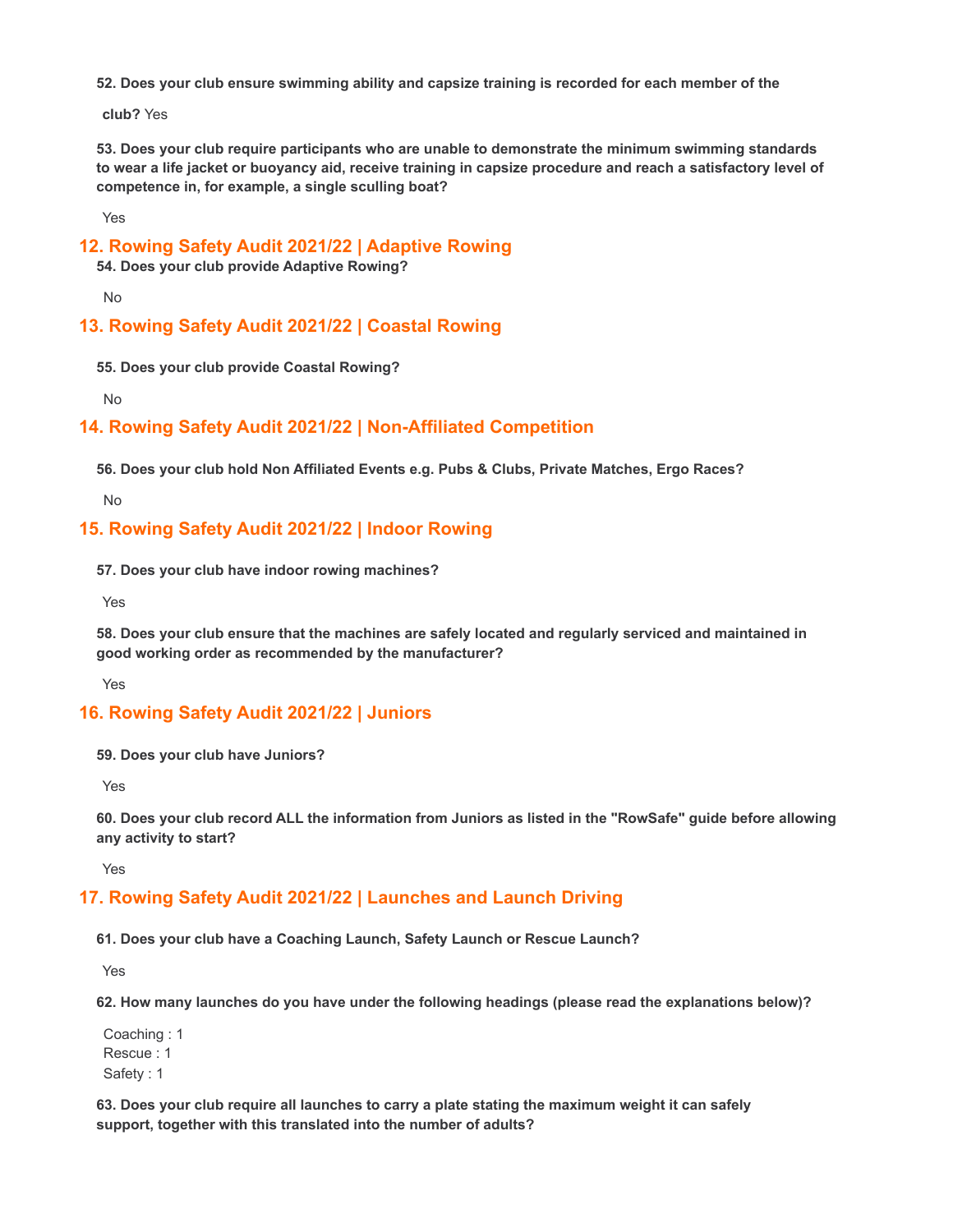Yes

**64. Does your club require launch drivers to hold, as a minimum, the RYA Level 2 powerboat certificate (appropriate to water conditions; inland; coastal and use:Safety boat) or equivalent certified training?**

Yes

65. Does your club require launch drivers to understand and follow the rules of the water upon which they are operating and at all times, except in an emergency, adhere to the speed limits in place on that stretch of **water?**

Yes

66. Does your club require launches to carry the equipment as required by the "RowSafe" quide and require that **launch drivers must check that the launch is carrying the appropriate emergency equipment before going afloat?**

Yes

67. If launches are used for safety cover, does your club ensure they have two crew and are fit for purpose?

Yes

# **18. Rowing Safety Audit 2021/22 | Touring**

**68. Does your club provide rowing tours?**

No

### **19. Rowing Safety Audit 2021/22 | Training Camp**

**69. Does your club go on training camp?**

No

# **20. Rowing Safety Audit 2021/22 | Transport and Trailers**

**70. Does your club transport boats either on trailers or car roofs?**

Yes

71. Does your club brief and use the British Rowing and Association of Chief Police Officers (ACPO) guidance **for the Transport of Oar Propelled Racing Boats?**

Yes

**72. Does your club ensure that adequate ties, (in good condition), are available?**

Yes

73. Does your club require drivers to always carry a passenger to help with navigation, maneuvering, and any emergency which may arise, and to be aware of the dangers of high winds and icy road conditions and **consult the weather forecast before setting off?**

Yes

74. Does your club ensure that, if towing or using vehicles overseas, any local rules are adhered to **(lights, spares, yellow vests, fire extinguishers , triangle, overhang, etc.)?**

Yes

75. Does your club require drivers to take breaks for journeys of longer than 2 hrs duration or have a buddy **driver accompany them on long journeys and ensure an effective communication system is set up with the club for the journey?**

**Note: use of a mobile requires a hands free set.**